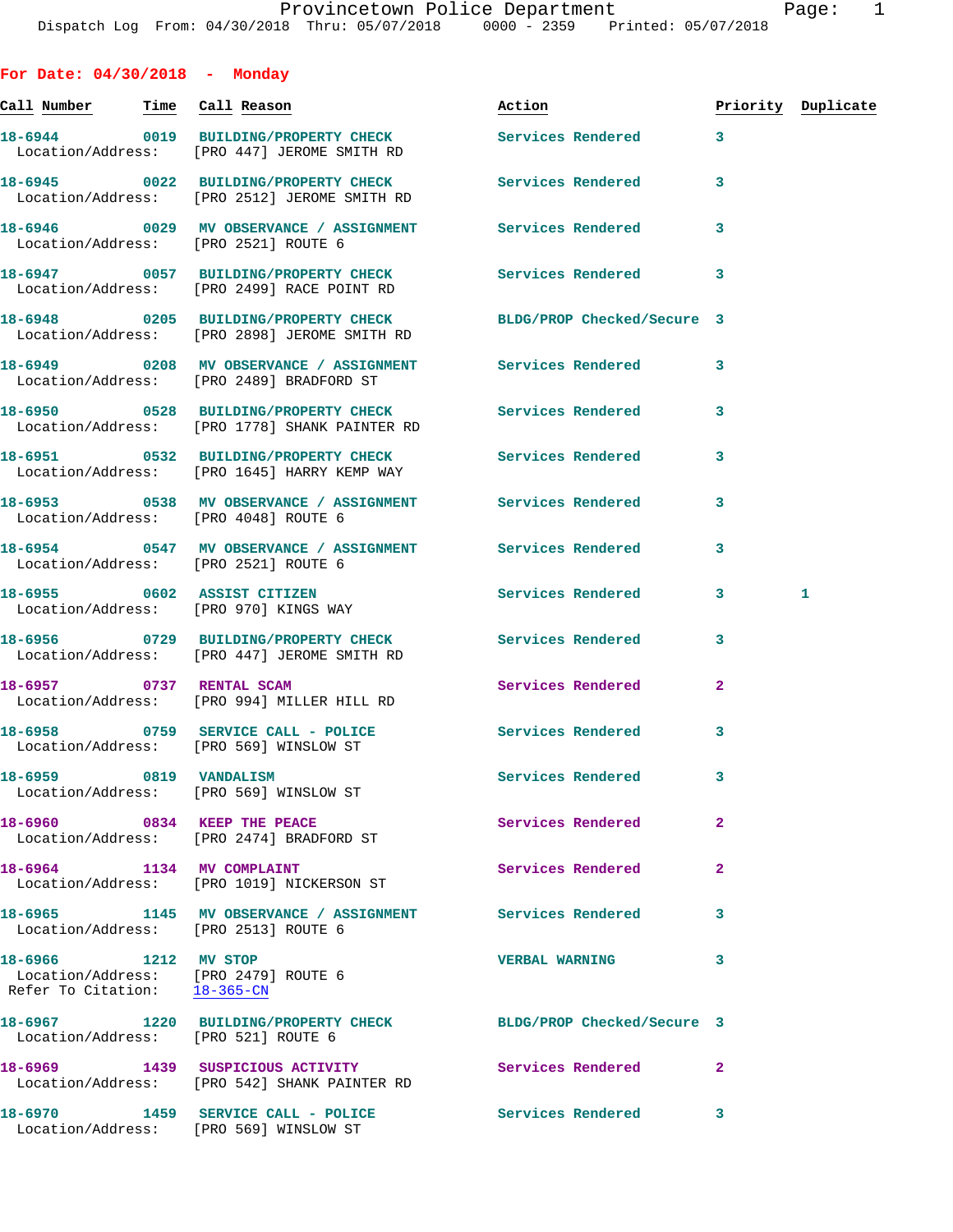|                                                                     | Dispatch Log From: 04/30/2018 Thru: 05/07/2018 0000 - 2359 Printed: 05/07/2018                                      | Provincetown Police Department | Page: $2$      |
|---------------------------------------------------------------------|---------------------------------------------------------------------------------------------------------------------|--------------------------------|----------------|
|                                                                     |                                                                                                                     |                                |                |
|                                                                     | 18-6972 1516 ASSIST DEPARTMENT / MUTUAL AID Referred to Other Agency 3<br>Location/Address: [PRO 396] COMMERCIAL ST |                                |                |
|                                                                     | 18-6971 1524 PARK, WALK & TALK<br>Location/Address: [PRO 105] COMMERCIAL ST                                         | Services Rendered              | $\overline{2}$ |
|                                                                     | 18-6973 1551 BUILDING/PROPERTY CHECK<br>Location/Address: [PRO 447] JEROME SMITH RD                                 | BLDG/PROP Checked/Secure 3     |                |
| Location/Address: [PRO 3440] ROUTE 6<br>Refer To Accident: 18-25-AC | 18-6974 1556 ANIMAL CALL                                                                                            | Services Rendered              | $\mathbf{2}$   |
|                                                                     | 18-6975 1641 SERVE PROTECTION ORDER Could Not Locate<br>Location/Address: [PRO 1509] BRADFORD ST                    |                                | $\mathbf{2}$   |
|                                                                     | 18-6976 1708 BUILDING/PROPERTY CHECK BLDG/PROP Checked/Secure 3<br>Location/Address: [PRO 569] WINSLOW ST           |                                |                |
| Location/Address: WINSTON CT                                        | 18-6977 1723 MEDICAL EMERGENCY                                                                                      | Transported to Hospital 1      |                |
|                                                                     |                                                                                                                     | BLDG/PROP Checked/Secure 3     |                |
|                                                                     | 18-6980 1840 BUILDING/PROPERTY CHECK<br>Location/Address: [PRO 444] HIGH POLE HILL                                  | BLDG/PROP Checked/Secure 3     |                |
|                                                                     | 18-6981 1913 BUILDING/PROPERTY CHECK<br>Location/Address: [PRO 519] RACE POINT RD                                   | BLDG/PROP Checked/Secure 3     |                |
|                                                                     | 18-6982 1925 BUILDING/PROPERTY CHECK<br>Location/Address: [PRO 530] SHANK PAINTER RD                                | BLDG/PROP Checked/Secure 3     |                |
|                                                                     | 18-6983 1928 BUILDING/PROPERTY CHECK BLDG/PROP Checked/Secure 3<br>Location/Address: [PRO 539] SHANK PAINTER RD     |                                |                |
| Location/Address: SHANK PAINTER RD                                  | 18-6984 1946 MV OBSERVANCE / ASSIGNMENT No Action Required                                                          |                                | 3              |
|                                                                     | 18-6985 2005 SERVE PROTECTION ORDER Could Not Locate 2<br>Location/Address: [PRO 1509] BRADFORD ST                  |                                |                |
| Location/Address: [PRO 569] WINSLOW ST                              | 18-6986 2039 BUILDING/PROPERTY CHECK BLDG/PROP Checked/Secure 3                                                     |                                |                |
|                                                                     | 18-6987 2044 BUILDING/PROPERTY CHECK<br>Location/Address: [PRO 3317] CEMETERY RD                                    | BLDG/PROP Checked/Secure 3     |                |
|                                                                     | 18-6988 2117 911 - GENERAL<br>Location/Address: [PRO 3222] ALDEN ST                                                 | Referred to Other Agency 1     |                |
| 18-6989 2124 NOISE COMPLAINT<br>Location/Address: [PRO 1390] LAW ST |                                                                                                                     | Unfounded                      | 3              |
| 18-6991 2309 FOLLOW UP                                              | Location/Address: [PRO 3259] MACMILLAN WHARF                                                                        | Services Rendered              | 2              |
|                                                                     | 18-6992 2320 MEDICAL EMERGENCY<br>Location/Address: [PRO 3259] MACMILLAN WHARF                                      | Services Rendered              | $\mathbf{1}$   |
| For Date: $05/01/2018$ - Tuesday                                    |                                                                                                                     |                                |                |
|                                                                     | 18-6993 0013 FOLLOW UP<br>Location/Address: [PRO 246] COMMERCIAL ST                                                 | Services Rendered              | $\mathbf{2}$   |
| 18-6994 0033 FOLLOW UP                                              |                                                                                                                     | Arrest(s) Made                 | $\mathbf{2}$   |

Location/Address: [PRO 1228] COMMERCIAL ST

Refer To Arrest: 18-25-AR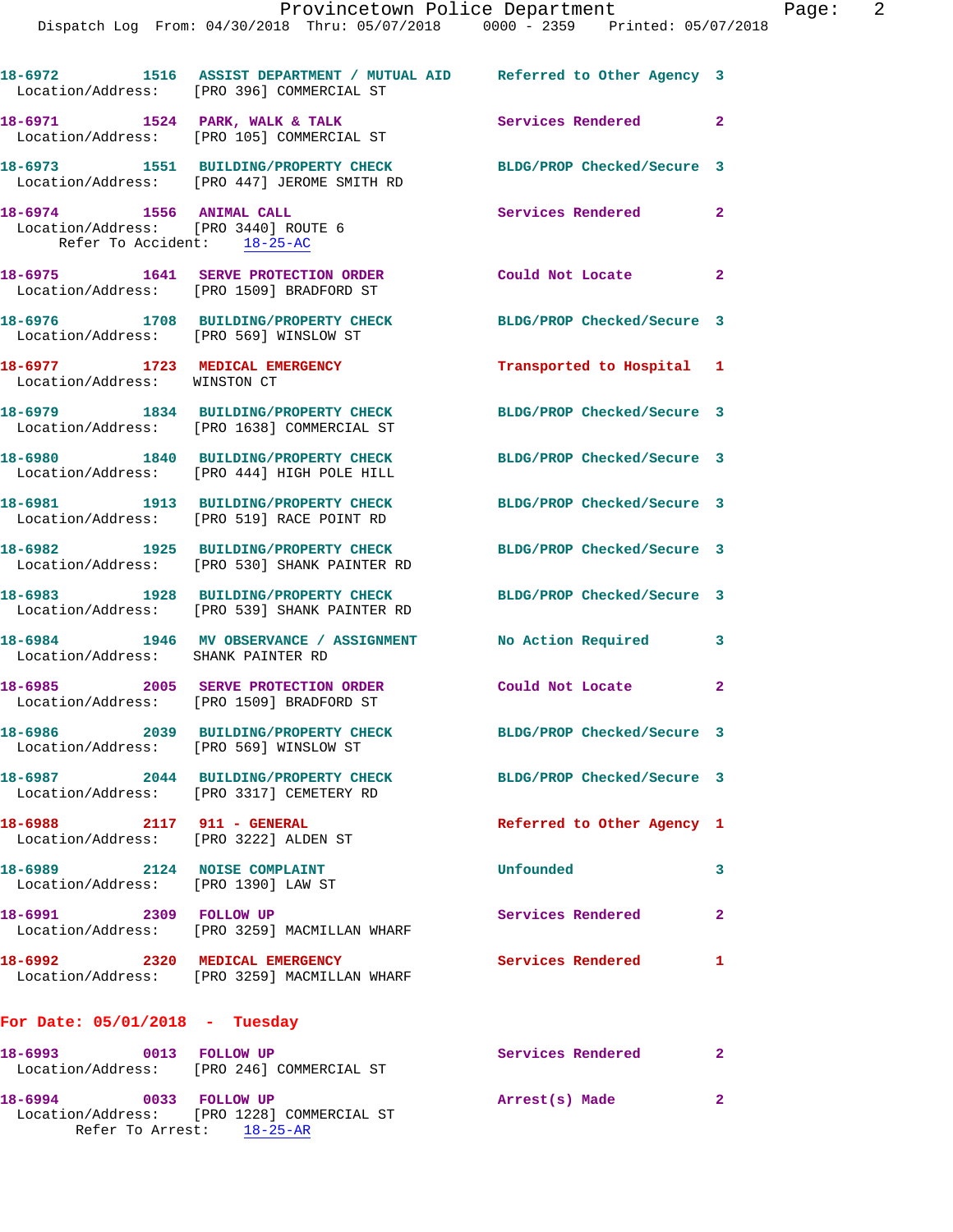|                                                                | 18-6995 6235 MV OBSERVANCE / ASSIGNMENT Services Rendered 3<br>Location/Address: BRADFORD ST + RYDER ST  |                            |              |
|----------------------------------------------------------------|----------------------------------------------------------------------------------------------------------|----------------------------|--------------|
|                                                                | 18-6996 0318 BUILDING/PROPERTY CHECK<br>Location/Address: [PRO 530] SHANK PAINTER RD                     | BLDG/PROP Checked/Secure 3 |              |
|                                                                | 18-6997 0537 BUILDING/PROPERTY CHECK<br>Location/Address: [PRO 1638] COMMERCIAL ST                       | BLDG/PROP Checked/Secure 3 |              |
|                                                                | 18-6998 0543 BUILDING/PROPERTY CHECK<br>Location/Address: [PRO 1778] SHANK PAINTER RD                    | BLDG/PROP Checked/Secure 3 |              |
| Location/Address: ROUTE 6                                      | 18-6999 0548 MV OBSERVANCE / ASSIGNMENT Services Rendered                                                |                            | 3            |
|                                                                | 18-7000 0554 BUILDING/PROPERTY CHECK<br>Location/Address: [PRO 3259] MACMILLAN WHARF                     | Services Rendered          | 3            |
|                                                                | 18-7001 0657 SERVICE CALL - POLICE<br>Location/Address: [PRO 1451] BRADFORD ST                           | Services Rendered          | 3            |
|                                                                | 18-7002 0702 SERVICE CALL - POLICE<br>Location/Address: [PRO 105] COMMERCIAL ST                          | Services Rendered          | 3            |
|                                                                | 18-7003 0731 BUILDING/PROPERTY CHECK<br>Location/Address: [PRO 2483] COMMERCIAL ST                       | Services Rendered          | 3            |
| Location/Address: [PRO 569] WINSLOW ST                         | 18-7004 0753 SERVICE CALL - POLICE                                                                       | Services Rendered          | 3            |
| 18-7005 0811 ASSIST CITIZEN<br>Location/Address: COMMERCIAL ST |                                                                                                          | Services Rendered          | 3            |
|                                                                | 18-7006 0816 SERVICE CALL - POLICE<br>Location/Address: [ORL 1] ROCK HARBOR RD                           | <b>Services Rendered</b>   | 3            |
|                                                                | 18-7008 1016 BUILDING/PROPERTY CHECK<br>Location/Address: [PRO 3912] SHANK PAINTER RD                    | BLDG/PROP Checked/Secure 3 |              |
|                                                                | 18-7009 1016 MEDICAL EMERGENCY<br>Location/Address: [PRO 1761] ANTHONY ST                                | Transported to Hospital 1  |              |
| 18-7010 1019 MV STOP                                           | Location/Address: [PRO 3296] SHANK PAINTER RD<br>Refer To Citation: 18-366-CN                            | <b>VERBAL WARNING</b>      | 3            |
| Location/Address: [PRO 606] CONWELL ST                         | 18-7011 1021 LARCENY / FORGERY / FRAUD Services Rendered                                                 |                            | $\mathbf{2}$ |
|                                                                | 18-7012 1024 TRAFFIC CONTROL<br>Location/Address: [PRO 1761] ANTHONY ST                                  | Services Rendered          | 3            |
|                                                                | 18-7013 1046 PARK, WALK & TALK<br>Location/Address: [PRO 537] SHANK PAINTER RD                           | Services Rendered          | $\mathbf{2}$ |
| 18-7015 1046 FOLLOW UP                                         | Location/Address: [PRO 1228] COMMERCIAL ST<br>Refer To Arrest: 18-25-AR                                  | FOLLOW UP                  | $\mathbf{2}$ |
|                                                                | 18-7014 1102 MV OBSERVANCE / ASSIGNMENT Services Rendered<br>Location/Address: STANDISH ST + BRADFORD ST |                            | 3            |
|                                                                | 18-7016 1113 RESCUE WALK-UP<br>Location/Address: [PRO 1892] SHANK PAINTER RD                             | <b>Services Rendered</b>   | 1            |
| 18-7017 1122 MV STOP                                           | Location/Address: [PRO 2187] BRADFORD ST<br>Refer To Citation: 18-367-CN                                 | <b>VERBAL WARNING</b>      | 3            |

Refer To Citation: 18-368-CN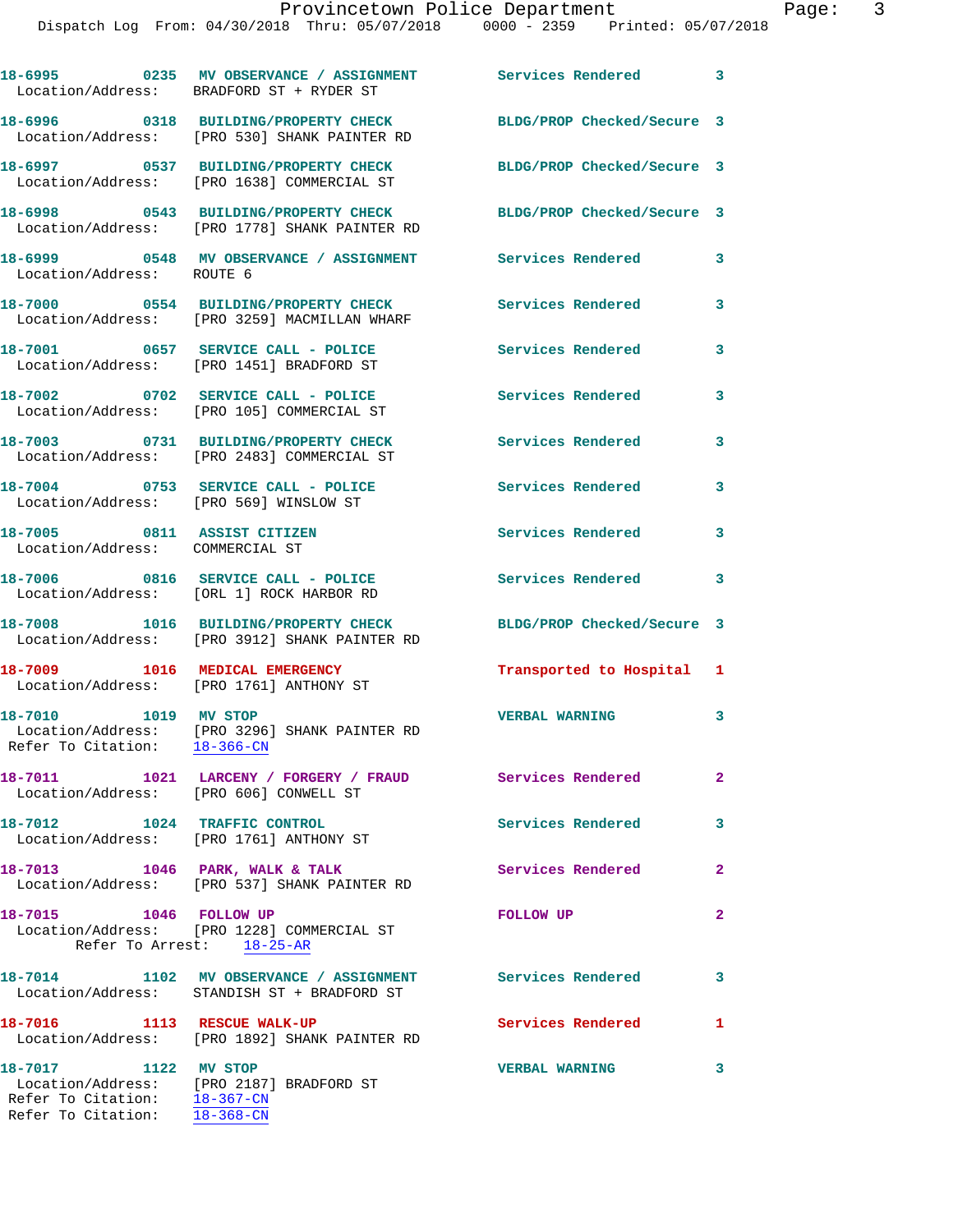|                                      | 18-7018 1126 MEDICAL EMERGENCY<br>Location/Address: [PRO 943] HARRY KEMP WAY                               | <b>PATIENT REFUSAL</b>     | $\mathbf{1}$            |
|--------------------------------------|------------------------------------------------------------------------------------------------------------|----------------------------|-------------------------|
|                                      | 18-7019 1152 SERVICE CALL - SCHOOL<br>Location/Address: [PRO 569] WINSLOW ST                               | Services Rendered          | $\overline{\mathbf{3}}$ |
|                                      | 18-7020 1337 SERVICE CALL - POLICE<br>Location/Address: [PRO 970] KINGS WAY                                | Services Rendered 3        |                         |
| 18-7021 1406 ANIMAL CALL             | Location/Address: [PRO 4041] BRADFORD ST                                                                   | Citation / Warning Issue 2 |                         |
| 18-7022 1446 GENERAL INFO            | Location/Address: [PRO 3317] CEMETERY RD                                                                   | Services Rendered          | 3                       |
|                                      | 18-7028 1455 SERVICE CALL - POLICE<br>Location/Address: [PRO 569] WINSLOW ST                               | <b>Services Rendered</b>   | 3                       |
|                                      | 18-7023 1459 ALARM - FIRE<br>Location/Address: [PRO 3222] ALDEN ST                                         | Services Rendered          | 1                       |
|                                      | 18-7024 1509 ALARM - GENERAL<br>Location/Address: [PRO 2444] ATWOOD AVE                                    | False Alarm                | 1                       |
|                                      | 18-7025 1519 MEDICAL EMERGENCY<br>Location/Address: [PRO 1662] PEARL ST                                    | <b>PATIENT REFUSAL</b>     | 1                       |
| 18-7026 1528 LOST WALLET             | Location/Address: [PRO 542] SHANK PAINTER RD                                                               | <b>Services Rendered</b>   | $\mathbf{3}$            |
|                                      | 18-7027 1547 SERVICE CALL - POLICE<br>Location/Address: [PRO 1253] BRADFORD ST                             | <b>Services Rendered</b>   | 3                       |
|                                      | 18-7029 1627 PARK, WALK & TALK<br>Location/Address: [PRO 105] COMMERCIAL ST                                | Services Rendered          | $\overline{2}$          |
|                                      | 18-7030 1725 ALARM - GENERAL<br>Location/Address: [PRO 324] COMMERCIAL ST                                  | <b>False Alarm</b>         | 1                       |
| Location/Address: [PRO 2519] ROUTE 6 | 18-7031 1801 MV OBSERVANCE / ASSIGNMENT Services Rendered 3                                                |                            |                         |
|                                      | 18-7032 2007 BUILDING/PROPERTY CHECK BLDG/PROP Checked/Secure 3<br>Location/Address: [PRO 569] WINSLOW ST  |                            |                         |
|                                      | 18-7033 2024 MV OBSERVANCE / ASSIGNMENT No Action Required 3<br>Location/Address: BRADFORD ST + HOWLAND ST |                            |                         |
|                                      | 18-7034 2035 BUILDING/PROPERTY CHECK<br>Location/Address: [PRO 539] SHANK PAINTER RD                       | BLDG/PROP Checked/Secure 3 |                         |
| 18-7035                              | 2037 BUILDING/PROPERTY CHECK<br>Location/Address: [PRO 175] COMMERCIAL ST                                  | BLDG/PROP Checked/Secure 3 |                         |
|                                      | 18-7037 2119 BUILDING/PROPERTY CHECK<br>Location/Address: [PRO 2020] COMMERCIAL ST                         | BLDG/PROP Checked/Secure 3 |                         |
| 18-7036                              | 2122 BUILDING/PROPERTY CHECK<br>Location/Address: [PRO 182] COMMERCIAL ST                                  | BLDG/PROP Checked/Secure 3 |                         |
|                                      | 18-7038 2128 BUILDING/PROPERTY CHECK<br>Location/Address: [PRO 530] SHANK PAINTER RD                       | BLDG/PROP Checked/Secure 3 |                         |
| 18-7039 2344 PARK, WALK & TALK       | Location/Address: [PRO 2222] COMMERCIAL ST                                                                 | Services Rendered          | $\mathbf{2}$            |
|                                      |                                                                                                            |                            |                         |

## **For Date: 05/02/2018 - Wednesday**

| 18-7040           | 0005 | BUILDING/PROPERTY CHECK    | Services Rendered |  |
|-------------------|------|----------------------------|-------------------|--|
| Location/Address: |      | [PRO 3259] MACMILLAN WHARF |                   |  |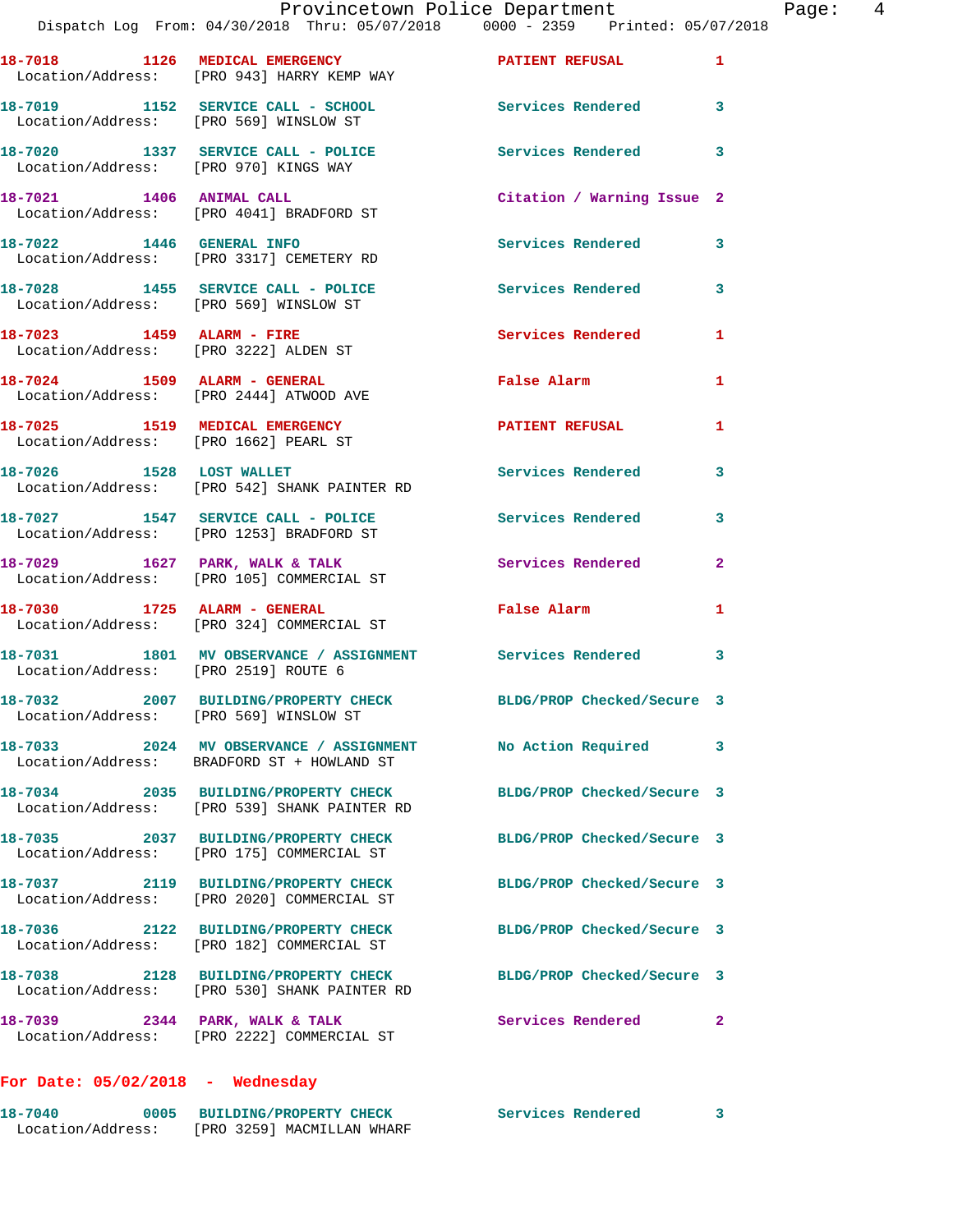| 18-7041 0005 BAR CHECK                                              | Location/Address: [PRO 399] COMMERCIAL ST                                                                       | BLDG/PROP Checked/Secure 2 |                |
|---------------------------------------------------------------------|-----------------------------------------------------------------------------------------------------------------|----------------------------|----------------|
|                                                                     | 18-7042 0015 BUILDING/PROPERTY CHECK<br>Location/Address: [PRO 1638] COMMERCIAL ST                              | BLDG/PROP Checked/Secure 3 |                |
| Location/Address: COMMERCIAL ST                                     | 18-7044 0020 SUSPICIOUS ACTIVITY                                                                                | VERBAL WARNING 2           |                |
|                                                                     | 18-7043 0021 BUILDING/PROPERTY CHECK<br>Location/Address: [PRO 3033] COMMERCIAL ST                              | BLDG/PROP Checked/Secure 3 |                |
| Refer To Arrest: 18-26-AR                                           | 18-7045 0038 SUSPICIOUS ACTIVITY<br>Location/Address: [PRO 175] COMMERCIAL ST                                   | Arrest(s) Made             | $\mathbf{2}$   |
|                                                                     | 18-7046 0048 MEDICAL EMERGENCY<br>Location/Address: [PRO 542] SHANK PAINTER RD                                  | <b>PATIENT REFUSAL</b>     | $\mathbf{1}$   |
| Refer To Arrest: 18-26-AR                                           | 18-7047 0135 MEDICAL EMERGENCY<br>Location/Address: [PRO 542] SHANK PAINTER RD                                  | Transported to Hospital 1  |                |
|                                                                     | 18-7048 0515 BUILDING/PROPERTY CHECK<br>Location/Address: [PRO 447] JEROME SMITH RD                             | BLDG/PROP Checked/Secure 3 |                |
| Location/Address: [PRO 16] BRADFORD ST                              | 18-7049 0757 SERVICE CALL - POLICE                                                                              | Services Rendered 3        |                |
| Location/Address: [PRO 569] WINSLOW ST                              | 18-7050 0825 PARK, WALK & TALK                                                                                  | <b>Services Rendered</b>   | $\mathbf{2}$   |
| 18-7052 0903 ESCORT / TRANSPORT<br>Refer To Arrest: 18-26-AR        | Location/Address: [ORL 1] ROCK HARBOR RD                                                                        | <b>Services Rendered</b>   | 3              |
| 18-7053 1010 GENERAL INFO<br>Location/Address: [PRO 60] BRADFORD ST |                                                                                                                 | Services Rendered          | 3              |
| 18-7054    1019    GENERAL INFO<br>Location/Address: [TRU] SHORE RD |                                                                                                                 | <b>Services Rendered</b>   | 3              |
|                                                                     | 18-7056 1151 PARKING COMPLAINT<br>Location/Address: [PRO 217] COMMERCIAL ST                                     | Services Rendered 3        |                |
| 18-7058 1213 MV STOP                                                | Location/Address: [PRO 536] SHANK PAINTER RD<br>Refer To Citation: $\frac{18-369-\text{CN}}{18-369-\text{CN}}}$ | <b>VERBAL WARNING</b>      | 3              |
| 18-7059 1318 FOLLOW UP                                              | Location/Address: [PRO 542] SHANK PAINTER RD<br>Refer To Arrest: 18-25-AR                                       | SPOKEN TO                  | $\mathbf{2}$   |
| Location/Address: [PRO 569] WINSLOW ST                              | 18-7060 1459 SERVICE CALL - SCHOOL                                                                              | Services Rendered          | 3              |
|                                                                     | 18-7062 1530 ASSIST DEPARTMENT / MUTUAL AID Services Rendered<br>Location/Address: [PRO 542] SHANK PAINTER RD   |                            | 3              |
| Location/Address: [PRO 2513] ROUTE 6                                | 18-7061 1531 MV OBSERVANCE / ASSIGNMENT Services Rendered                                                       |                            | 3              |
| 18-7063 1552 MV COMPLAINT                                           | Location/Address: [PRO 823] COMMERCIAL ST                                                                       | Services Rendered          | $\overline{2}$ |
|                                                                     | 18-7065 1629 MV OBSERVANCE / ASSIGNMENT Services Rendered<br>Location/Address: BRADFORD ST + HIGH POLE HILL     |                            | 3              |
| 18-7064                                                             | 1630 PARK, WALK & TALK<br>Location: [PRO 3431] LOPES SQUARE                                                     | Services Rendered          | $\mathbf{2}$   |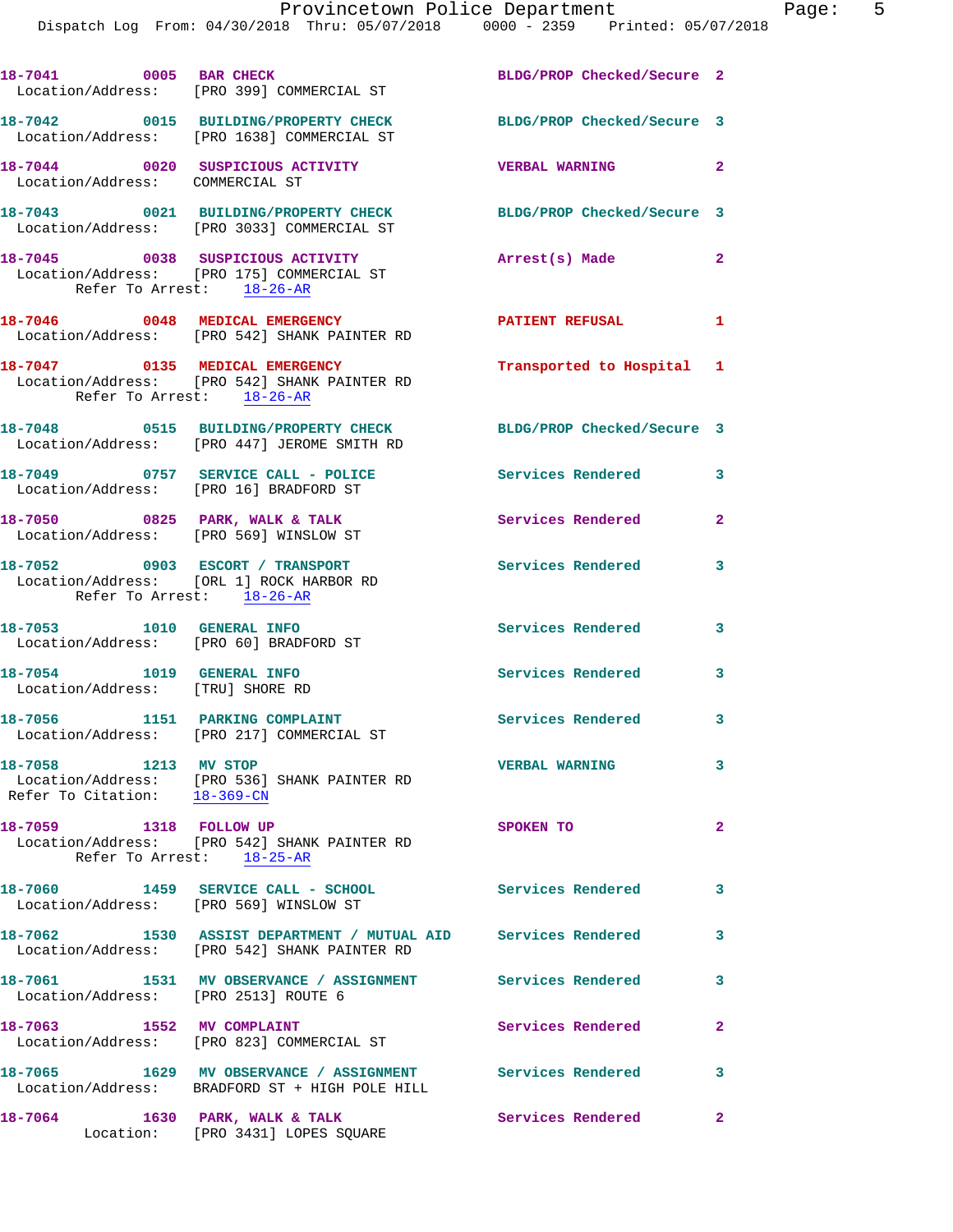| 18-7066 1645 MV STOP                                       | Location/Address: WINSLOW ST + BRADFORD ST<br>Refer To Citation: R7274418            | Services Rendered 3        |                |
|------------------------------------------------------------|--------------------------------------------------------------------------------------|----------------------------|----------------|
| 18-7067 1651 COMPUTER SCAM<br>Location/Address: NELSON AVE |                                                                                      | <b>Services Rendered</b> 2 |                |
|                                                            | 18-7068 1723 BUILDING/PROPERTY CHECK<br>Location/Address: [PRO 447] JEROME SMITH RD  | BLDG/PROP Checked/Secure 3 |                |
| 18-7070 1737 MEDICAL EMERGENCY                             | Location/Address: [PRO 3153] NELSON AVE                                              | <b>PATIENT REFUSAL</b>     | 1              |
|                                                            | 18-7072 1748 MV COMPLAINT<br>Location/Address: [PRO 520] SANDY HILL LN               | <b>GONE ON ARRIVAL</b>     | $\overline{2}$ |
|                                                            | 18-7073 1827 MEDICAL EMERGENCY<br>Location/Address: [PRO 542] SHANK PAINTER RD       | Transported to Hospital 1  |                |
| 18-7074 1856 DISORDERLY                                    | Location/Address: [PRO 399] COMMERCIAL ST                                            | Services Rendered 1        |                |
|                                                            | 18-7075 2018 PARK, WALK & TALK<br>Location/Address: [PRO 105] COMMERCIAL ST          | Services Rendered 2        |                |
| 18-7076 2033 BAR CHECK                                     | Location/Address: [PRO 3443] COMMERCIAL ST                                           | BLDG/PROP Checked/Secure 2 |                |
|                                                            | 18-7077 2048 911 - GENERAL<br>Location/Address: [PRO 2977] COMMERCIAL ST             | Services Rendered 1        |                |
| 18-7078 2053 911 - GENERAL                                 | Location/Address: [PRO 542] SHANK PAINTER RD                                         | Referred to Other Agency 1 |                |
|                                                            | 18-7079 2117 BUILDING/PROPERTY CHECK<br>Location/Address: [PRO 3259] MACMILLAN WHARF | Services Rendered 3        |                |
| Location/Address: [PRO 569] WINSLOW ST                     | 18-7080 2123 BUILDING/PROPERTY CHECK                                                 | BLDG/PROP Checked/Secure 3 |                |
|                                                            | 18-7081 2158 BUILDING/PROPERTY CHECK<br>Location/Address: [PRO 2483] COMMERCIAL ST   | Services Rendered 3        |                |
| For Date: $05/03/2018$ - Thursday                          |                                                                                      |                            |                |
| Location/Address:                                          | 18-7082 0019 BUILDING/PROPERTY CHECK<br>[PRO 530] SHANK PAINTER RD                   | BLDG/PROP Checked/Secure 3 |                |
| 18-7083                                                    | 0036 BUILDING/PROPERTY CHECK<br>Location/Address: [PRO 175] COMMERCIAL ST            | BLDG/PROP Checked/Secure 3 |                |
|                                                            |                                                                                      |                            |                |

Location/Address: [PRO 2539] RYDER ST EXT

Location/Address: ROUTE 6 + RACE POINT RD

Location/Address: [PRO 2222] COMMERCIAL ST

Location/Address: [PRO 3443] COMMERCIAL ST

**18-7087 0108 BUILDING/PROPERTY CHECK BLDG/PROP Checked/Secure 3**  Location/Address: [PRO 186] COMMERCIAL ST

**18-7089 0116 BUILDING/PROPERTY CHECK BLDG/PROP Checked/Secure 3**  Location/Address: [PRO 1638] COMMERCIAL ST

18-7085 **0054 MV OBSERVANCE / ASSIGNMENT** Services Rendered 3 **18-7084** 0056 PARK, WALK & TALK Services Rendered 2 **18-7086** 0100 BAR CHECK BLDG/PROP Checked/Secure 2 **18-7088 0112 BUILDING/PROPERTY CHECK BLDG/PROP Checked/Secure 3**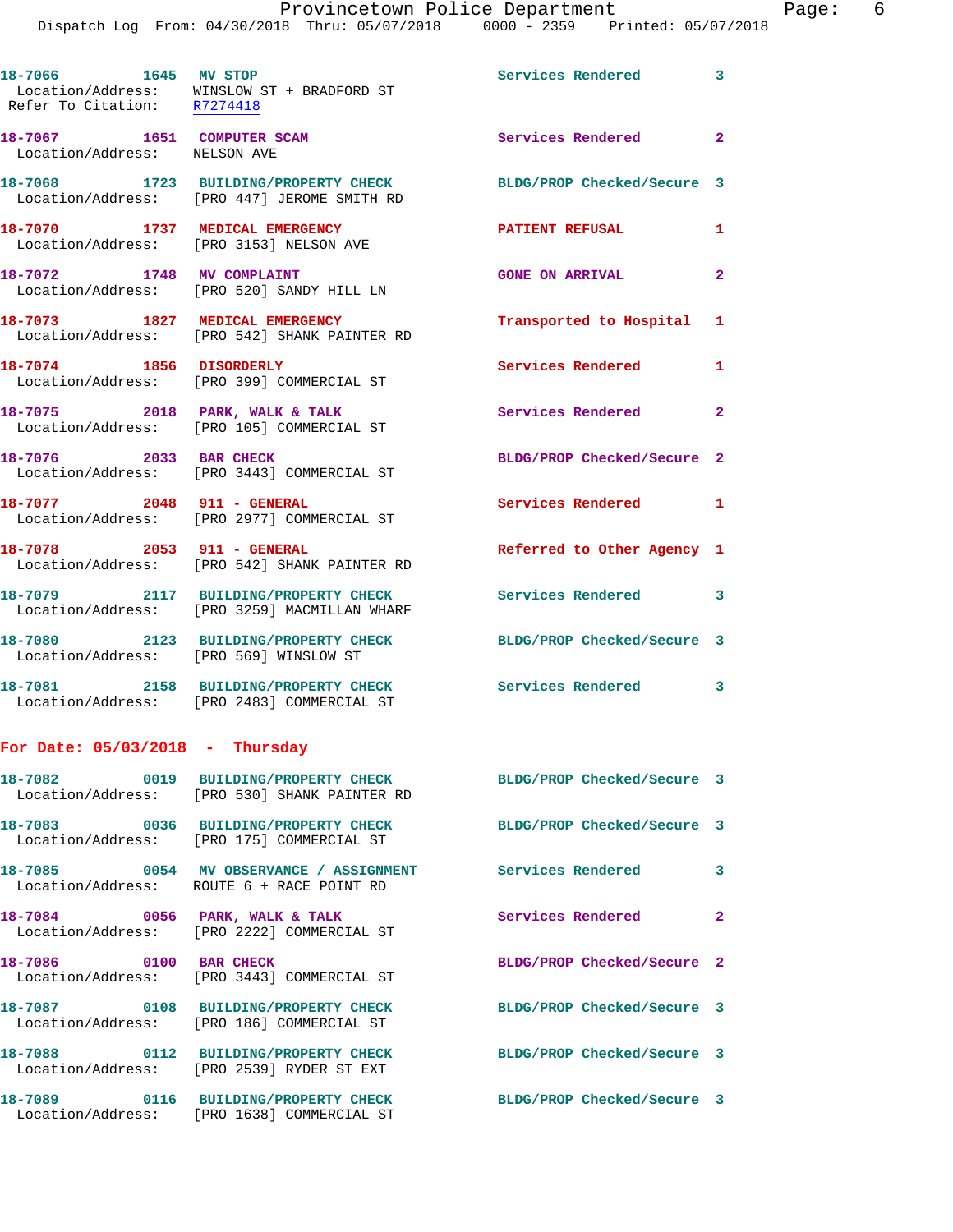|                                                                                              | Provincetown Police Department The Page: 7<br>Dispatch Log From: 04/30/2018 Thru: 05/07/2018   0000 - 2359   Printed: 05/07/2018 |                           |              |  |
|----------------------------------------------------------------------------------------------|----------------------------------------------------------------------------------------------------------------------------------|---------------------------|--------------|--|
| Location/Address: [PRO 94] BRADFORD ST                                                       | 18-7090 0121 MV OBSERVANCE / ASSIGNMENT Services Rendered 3                                                                      |                           |              |  |
|                                                                                              | 18-7091 0209 BUILDING/PROPERTY CHECK BLDG/PROP Checked/Secure 3<br>Location/Address: [PRO 569] WINSLOW ST                        |                           |              |  |
|                                                                                              | 18-7092 0219 BUILDING/PROPERTY CHECK BLDG/PROP Checked/Secure 3<br>Location/Address: [PRO 413] CONWELL ST                        |                           |              |  |
| 18-7094 0223 MV STOP<br>Location/Address: ROUTE 6<br>Refer To Citation: 18-370-CN            |                                                                                                                                  | <b>VERBAL WARNING 3</b>   |              |  |
| Location/Address: [PRO 2513] ROUTE 6                                                         | 18-7093 0227 MV OBSERVANCE / ASSIGNMENT Services Rendered 3                                                                      |                           |              |  |
|                                                                                              | 18-7096 0259 MEDICAL EMERGENCY Transported to Hospital 1<br>Location/Address: [PRO 3222] ALDEN ST                                |                           |              |  |
| Location/Address: [PRO 521] ROUTE 6                                                          | 18-7095 0303 BUILDING/PROPERTY CHECK Services Rendered 3                                                                         |                           |              |  |
|                                                                                              | 18-7097 0502 BUILDING/PROPERTY CHECK BLDG/PROP Checked/Secure 3<br>Location/Address: [PRO 444] HIGH POLE HILL                    |                           |              |  |
|                                                                                              | 18-7098 0511 NOISE COMPLAINT<br>Location/Address: [PRO 3992] BANGS ST                                                            | SPOKEN TO                 | 3            |  |
|                                                                                              |                                                                                                                                  |                           | 3            |  |
|                                                                                              | 18-7100 0615 PARK, WALK & TALK (Services Rendered Location: [PRO 3431] LOPES SQUARE                                              |                           | $\mathbf{2}$ |  |
|                                                                                              | 18-7101 0802 SERVICE CALL - POLICE Services Rendered<br>Location/Address: [PRO 569] WINSLOW ST                                   |                           | $\mathbf{3}$ |  |
|                                                                                              | 18-7102 0837 TRAFFIC CONTROL Services Rendered<br>Location/Address: BRADFORD ST + SHANK PAINTER RD                               |                           | 3            |  |
| 18-7103 0908 ALARM - GENERAL<br>Location/Address: COMMERCIAL ST                              |                                                                                                                                  | <b>False Alarm</b>        | 1            |  |
|                                                                                              | 18-7104 0909 COMPLAINT - GENERAL<br>Location/Address: CENTER ST + COMMERCIAL ST                                                  | No Action Required 3      |              |  |
| Refer To Accident: 18-26-AC                                                                  | 18-7105 0940 MV COLLISION<br>Location/Address: BRADFORD ST + SHANK PAINTER RD                                                    | Services Rendered         | 1            |  |
| Location/Address: [PRO 2521] ROUTE 6                                                         | 18-7106 1052 MV OBSERVANCE / ASSIGNMENT Services Rendered                                                                        |                           | 3            |  |
| Location/Address: COMMERCIAL ST                                                              | 18-7107 1100 COMPLAINT - GENERAL                                                                                                 | Services Rendered         | 3            |  |
|                                                                                              | 18-7108 1114 SPAM CALL<br>Location/Address: [PRO 48] BRADFORD ST                                                                 | Services Rendered         | 3            |  |
|                                                                                              | 18-7110 1119 MEDICAL EMERGENCY<br>Location/Address: [PRO 3222] ALDEN ST                                                          | Transported to Hospital 1 |              |  |
| 18-7109 1123 MV STOP<br>Location/Address: [PRO 2521] ROUTE 6<br>Refer To Citation: 18-371-CN |                                                                                                                                  | <b>VERBAL WARNING</b>     | 3            |  |
| Location/Address: [PRO 3287] ROUTE 6                                                         | 18-7111 1130 BUILDING/PROPERTY CHECK Services Rendered 3                                                                         |                           |              |  |
|                                                                                              | 18-7112 1131 SERVICE CALL - POLICE<br>Location/Address: [PRO 3296] SHANK PAINTER RD                                              | <b>Services Rendered</b>  | 3            |  |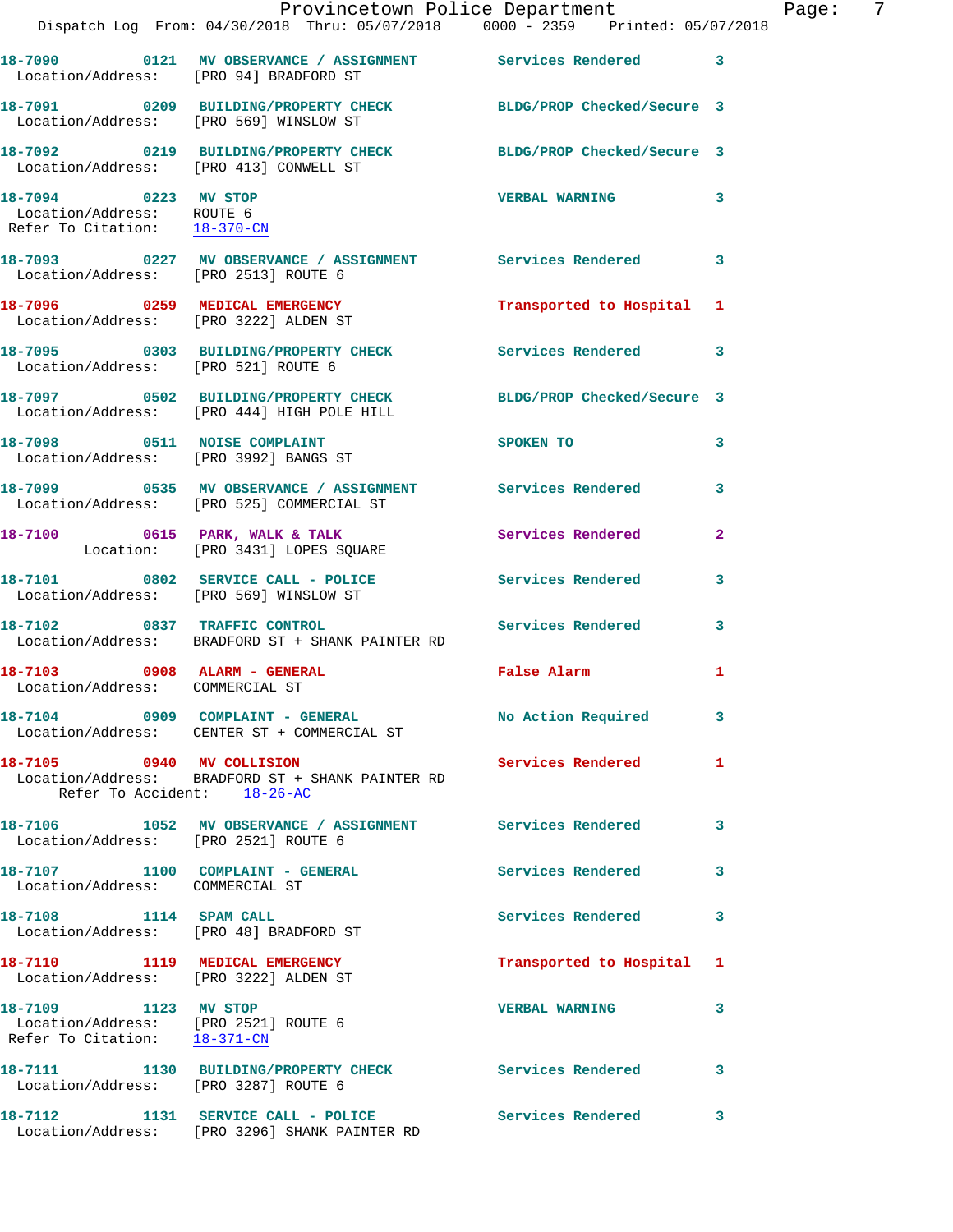| 18-7113 1138 TRAFFIC CONTROL                        | Location/Address: [PRO 2211] BRADFORD ST + SHANK PAINTER RD                                                  | Services Rendered 3                                                                                                                                                                                                            |                |
|-----------------------------------------------------|--------------------------------------------------------------------------------------------------------------|--------------------------------------------------------------------------------------------------------------------------------------------------------------------------------------------------------------------------------|----------------|
|                                                     | 18-7114 1141 BABY BIRD NEST<br>Location/Address: [PRO 132] COMMERCIAL ST                                     | Services Rendered                                                                                                                                                                                                              | $\overline{a}$ |
| 18-7115 1217 ANIMAL CALL                            | Location/Address: [PRO 2156] COMMERCIAL ST                                                                   | Services Rendered                                                                                                                                                                                                              | $\overline{a}$ |
|                                                     | 18-7116 1227 SERVICE CALL - POLICE<br>Location/Address: [PRO 542] SHANK PAINTER RD                           | Services Rendered                                                                                                                                                                                                              | 3              |
|                                                     | 18-7117 1441 HARASSMENT / THREATS<br>Location/Address: [PRO 542] SHANK PAINTER RD                            | FOLLOW UP                                                                                                                                                                                                                      | $\overline{2}$ |
|                                                     | 18-7119 1457 SERVICE CALL - POLICE<br>Location/Address: [PRO 569] WINSLOW ST                                 | <b>Services Rendered</b>                                                                                                                                                                                                       | 3              |
|                                                     | 18-7120 1637 BUILDING/PROPERTY CHECK<br>Location/Address: [PRO 2481] TREMONT ST                              | <b>Services Rendered</b>                                                                                                                                                                                                       | 3              |
|                                                     | 18-7121 1658 ASSIST DEPARTMENT / MUTUAL AID Services Rendered<br>Location/Address: [TRU 4] GREAT HOLLOW RD   |                                                                                                                                                                                                                                | 3              |
| Location/Address: [PRO 2521] ROUTE 6                | 18-7122 1719 MV OBSERVANCE / ASSIGNMENT Services Rendered                                                    |                                                                                                                                                                                                                                | 3              |
|                                                     | 18-7123 1829 MV OBSERVANCE / ASSIGNMENT No Action Required<br>Location/Address: SHANK PAINTER RD + BROWNE ST |                                                                                                                                                                                                                                | 3              |
| Location/Address: [PRO 2519] ROUTE 6                | 18-7124 1912 MV OBSERVANCE / ASSIGNMENT Services Rendered                                                    |                                                                                                                                                                                                                                | 3              |
|                                                     | 18-7125 1914 SERVICE CALL - POLICE<br>Location/Address: [PRO 542] SHANK PAINTER RD                           | SPOKEN TO THE SPOKEN OF THE SPOKEN OF THE SPOKEN OF THE SPOKEN OF THE SPOKEN OF THE SPOKEN OF THE SPOKEN OF THE SPOKEN OF THE SPOKEN OF THE SPOKEN OF THE SPOKEN OF THE SPOKEN OF THE SPOKEN OF THE SPOKEN OF THE SPOKEN OF TH | $\mathbf{3}$   |
|                                                     | 18-7126 2007 BUILDING/PROPERTY CHECK<br>Location/Address: [PRO 444] HIGH POLE HILL                           | BLDG/PROP Checked/Secure 3                                                                                                                                                                                                     |                |
|                                                     | 18-7127 2053 BUILDING/PROPERTY CHECK<br>Location/Address: [PRO 526] RYDER ST EXT                             | Services Rendered 3                                                                                                                                                                                                            |                |
| Location/Address: [PRO 29] BRADFORD ST              | 18-7128 2108 MEDICAL EMERGENCY                                                                               | Transported to Hospital 1                                                                                                                                                                                                      |                |
| 18-7129 2111 MV STOP<br>Refer To Citation: R8381548 | Location/Address: [PRO 165] COMMERCIAL ST                                                                    | Citation / Warning Issue 3                                                                                                                                                                                                     |                |
| Location/Address: COMMERCIAL ST                     | 18-7131 2330 BUILDING/PROPERTY CHECK                                                                         | BLDG/PROP Checked/Secure 3                                                                                                                                                                                                     |                |
| 18-7130<br>Location/Address: COMMERCIAL ST          | 2334 PARK, WALK & TALK                                                                                       | Services Rendered 2                                                                                                                                                                                                            |                |
|                                                     | 18-7132 2350 BUILDING/PROPERTY CHECK<br>Location/Address: [PRO 3259] MACMILLAN WHARF                         | BLDG/PROP Checked/Secure 3                                                                                                                                                                                                     |                |
| 18-7133                                             | 2353 BUILDING/PROPERTY CHECK<br>Location/Address: [PRO 182] COMMERCIAL ST                                    | BLDG/PROP Checked/Secure 3                                                                                                                                                                                                     |                |
| For Date: $05/04/2018$ - Friday                     |                                                                                                              |                                                                                                                                                                                                                                |                |
| 18-7134                                             | 0012 BUILDING/PROPERTY CHECK<br>Location/Address: [PRO 99] COMMERCIAL ST                                     | BLDG/PROP Checked/Secure 3                                                                                                                                                                                                     |                |

**18-7135 0037 MV OBSERVANCE / ASSIGNMENT Services Rendered 3** 

Location/Address: [PRO 3670] SHANK PAINTER RD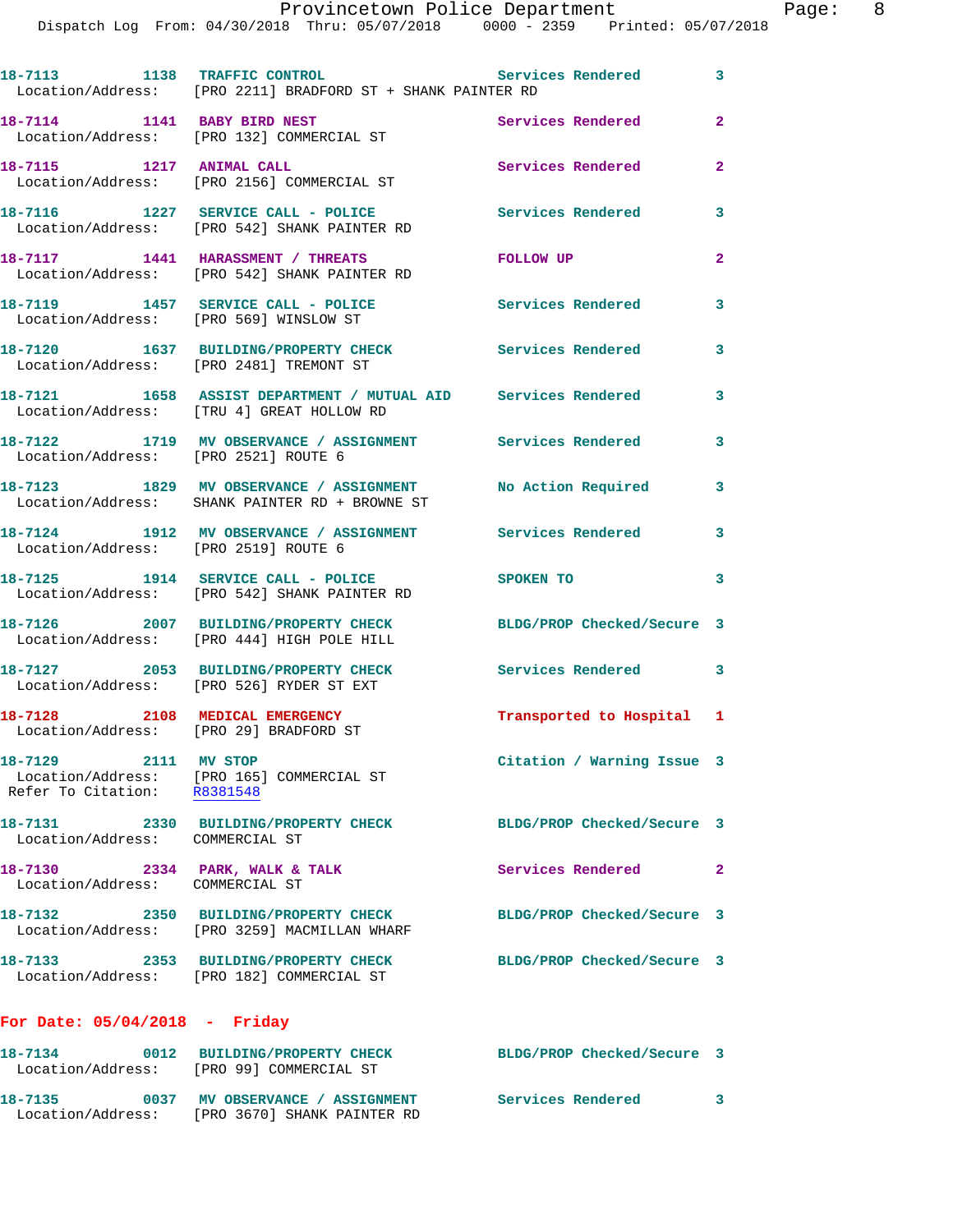|                                                                                              | Dispatch Log From: 04/30/2018 Thru: 05/07/2018 0000 - 2359 Printed: 05/07/2018                               | Provincetown Police Department |                         | Page: 9 |  |
|----------------------------------------------------------------------------------------------|--------------------------------------------------------------------------------------------------------------|--------------------------------|-------------------------|---------|--|
|                                                                                              | 18-7136 		 0046 BUILDING/PROPERTY CHECK Services Rendered 3<br>Location/Address: [PRO 440] HARRY KEMP WAY    |                                |                         |         |  |
| Location/Address: [PRO 413] CONWELL ST                                                       | 18-7137 0055 MV OBSERVANCE / ASSIGNMENT Services Rendered 3                                                  |                                |                         |         |  |
| 18-7138 0110 MV STOP<br>Refer To Arrest: 18-27-AR                                            | Location/Address: [PRO 3296] SHANK PAINTER RD<br>Refer To Citation: R2513999                                 | Arrest(s) Made                 | $\mathbf{3}$            |         |  |
|                                                                                              | 18-7139 0544 BUILDING/PROPERTY CHECK BLDG/PROP Checked/Secure 3<br>Location/Address: [PRO 379] COMMERCIAL ST |                                |                         |         |  |
| Location/Address: ROUTE 6 + HOWLAND ST                                                       | 18-7140 0604 MV OBSERVANCE / ASSIGNMENT Services Rendered 3                                                  |                                |                         |         |  |
| Location/Address: [PRO 3287] ROUTE 6                                                         | 18-7141 0615 BUILDING/PROPERTY CHECK BLDG/PROP Checked/Secure 3                                              |                                |                         |         |  |
|                                                                                              | 18-7142 0730 COFFEE WITH A COP<br>Location/Address: [PRO 3004] BRADFORD ST                                   | Services Rendered 3            |                         |         |  |
|                                                                                              | 18-7144 0802 WALK TO SCHOOL<br>Location/Address: [PRO 569] WINSLOW ST                                        | No Action Required 3           |                         |         |  |
|                                                                                              | 18-7145 0817 SCHOOL CROSSING<br>Location/Address: [PRO 569] WINSLOW ST                                       | Services Rendered              | $\mathbf{2}$            |         |  |
|                                                                                              | 18-7146 0845 ANIMAL CALL<br>Location/Address: [PRO 361] COMMERCIAL ST                                        | Could Not Locate               | $\mathbf{2}$            |         |  |
|                                                                                              | 18-7148 0919 FOLLOW UP<br>Location/Address: [PRO 2559] COMMERCIAL ST                                         | Services Rendered              | $\mathbf{2}$            |         |  |
|                                                                                              | 18-7149 1020 MEDICAL EMERGENCY<br>Location/Address: [PRO 440] HARRY KEMP WAY                                 | Transported to Hospital 1      |                         |         |  |
|                                                                                              | 18-7150 1044 HARASSMENT / THREATS<br>Location/Address: [PRO 542] SHANK PAINTER RD                            | SPOKEN TO                      | $\mathbf{2}$            |         |  |
|                                                                                              | 18-7151 1105 ESCORT / TRANSPORT<br>Location/Address: [ORL 1] ROCK HARBOR RD                                  | Services Rendered 3            |                         |         |  |
|                                                                                              | 18-7152 1108 GENERAL INFO<br>Location/Address: [PRO 542] SHANK PAINTER RD                                    | Services Rendered 3            |                         |         |  |
| 18-7153 1238 MV STOP<br>Location/Address: [PRO 2519] ROUTE 6<br>Refer To Citation: 18-372-CN |                                                                                                              | <b>VERBAL WARNING</b>          | 3                       |         |  |
|                                                                                              | 18-7154 1300 ANIMAL CALL<br>Location/Address: [PRO 144] COMMERCIAL ST                                        | Services Rendered              | -2                      |         |  |
|                                                                                              | 18-7155 1315 BUILDING/PROPERTY CHECK Services Rendered<br>Location/Address: [PRO 2206] PILGRIMS LANDING      |                                | $\overline{\mathbf{3}}$ |         |  |
|                                                                                              | 18-7156 1333 PARK, WALK & TALK<br>Location/Address: [PRO 488] MAYFLOWER ST                                   | Services Rendered              | 2                       |         |  |
|                                                                                              | 18-7157 1400 PARK, WALK & TALK<br>Location/Address: [PRO 2728] COMMERCIAL ST                                 | Services Rendered              | $\mathbf{2}$            |         |  |
| Location/Address: COMMERCIAL ST                                                              | 18-7158 1412 BUILDING/PROPERTY CHECK Services Rendered                                                       |                                | 3                       |         |  |
|                                                                                              | 18-7159 1453 SCHOOL CROSSING<br>Location/Address: [PRO 569] WINSLOW ST                                       | Services Rendered 2            |                         |         |  |
|                                                                                              | 18-7161 1552 PARK, WALK & TALK<br>Location: [PRO 3431] LOPES SQUARE                                          | Services Rendered              | -2                      |         |  |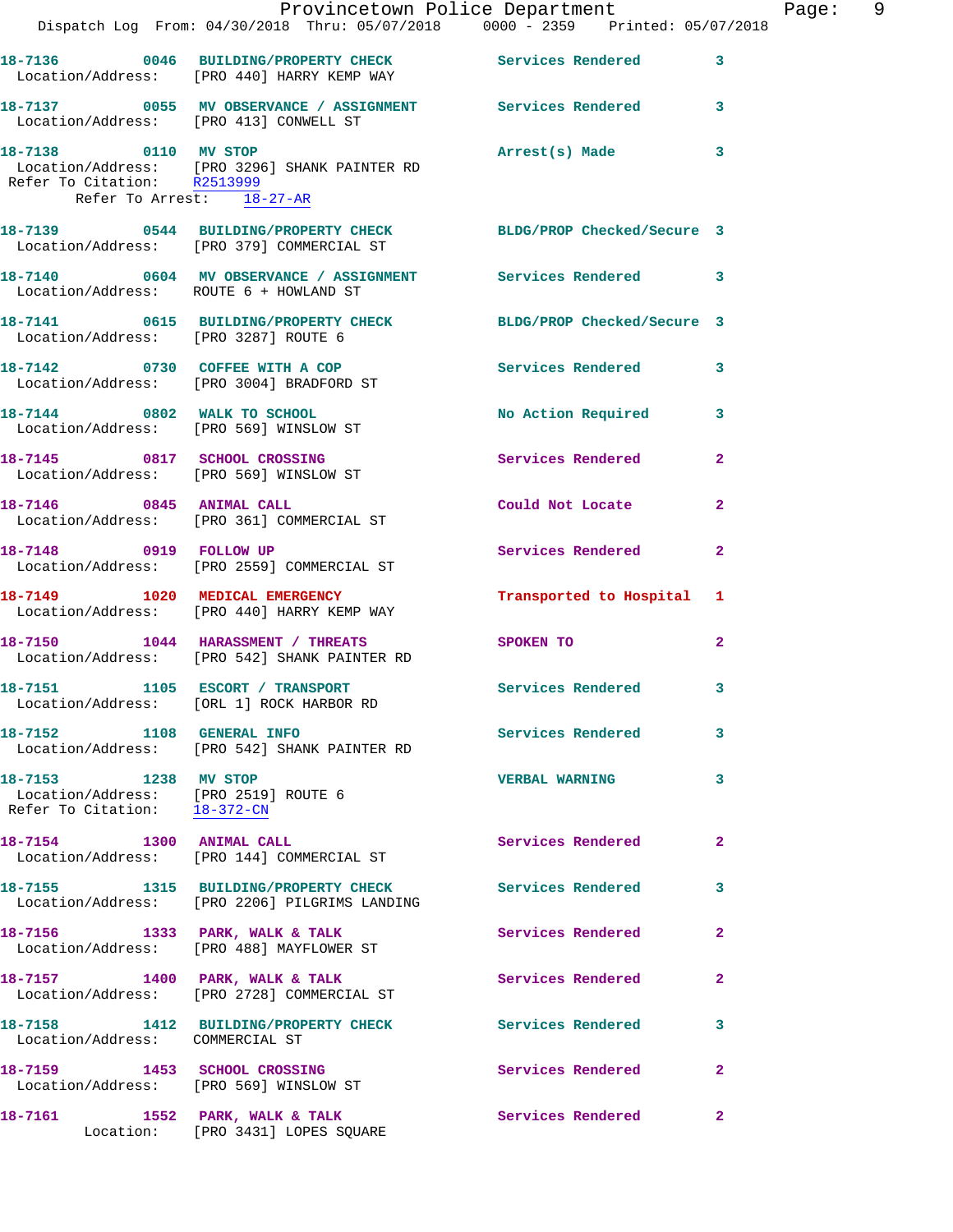|                                                                                      | 18-7162 1722 MV OBSERVANCE / ASSIGNMENT Services Rendered 3<br>Location/Address: HOWLAND ST + HARRY KEMP WAY |                            |                         |
|--------------------------------------------------------------------------------------|--------------------------------------------------------------------------------------------------------------|----------------------------|-------------------------|
| 18-7164 1823 911 - GENERAL<br>Location/Address: COMMERCIAL ST                        |                                                                                                              | Could Not Locate 1         |                         |
|                                                                                      | 18-7165 1834 MV COMPLAINT<br>Location/Address: [PRO 182] COMMERCIAL ST                                       | Services Rendered 2        |                         |
| 18-7166 1836 MV DISABLED                                                             | Location/Address: [PRO 2521] ROUTE 6                                                                         | Referred to Other Agency 2 |                         |
| 18-7168 1851 TRESPASS<br>Location/Address: COMMERCIAL ST                             |                                                                                                              | Services Rendered          | $\mathbf{2}$            |
|                                                                                      | 18-7169 1902 MEDICAL EMERGENCY<br>Location/Address: [PRO 3912] SHANK PAINTER RD                              | PATIENT REFUSAL 1          |                         |
| 18-7171 1923 MV STOP<br>Location/Address: GOSNOLD ST<br>Refer To Citation: 18-374-CN |                                                                                                              | <b>VERBAL WARNING</b>      | $\overline{\mathbf{3}}$ |
|                                                                                      | 18-7172 1940 BUILDING/PROPERTY CHECK<br>Location/Address: [PRO 519] RACE POINT RD                            | BLDG/PROP Checked/Secure 3 |                         |
|                                                                                      | 18-7173 2105 COMPLAINT - GENERAL<br>Location/Address: [PRO 61] BRADFORD ST                                   | Services Rendered 3        |                         |
| Refer To Accident: 18-27-AC                                                          | 18-7174 2249 MV COLLISION<br>Location/Address: BRADFORD ST + CONWELL ST                                      | SPOKEN TO                  | $\mathbf{1}$            |
|                                                                                      | 18-7175 2358 BUILDING/PROPERTY CHECK<br>Location/Address: [PRO 1952] COMMERCIAL ST                           | BLDG/PROP Checked/Secure 3 |                         |
| For Date: $05/05/2018$ - Saturday                                                    |                                                                                                              |                            |                         |
|                                                                                      | 18-7176 0028 PARK, WALK & TALK<br>Location/Address: [PRO 105] COMMERCIAL ST                                  | Services Rendered 2        |                         |
|                                                                                      | 18-7178 0203 MV OBSERVANCE / ASSIGNMENT Services Rendered 3<br>Location/Address: BRADFORD ST + RYDER ST      |                            |                         |
|                                                                                      | Location/Address: BRADFORD ST + HOWLAND ST                                                                   |                            | 3                       |
|                                                                                      | 18-7180 0313 BUILDING/PROPERTY CHECK<br>Location/Address: [PRO 3259] MACMILLAN WHARF                         | BLDG/PROP Checked/Secure 3 |                         |
|                                                                                      | 18-7181 0321 BUILDING/PROPERTY CHECK<br>Location/Address: [PRO 530] SHANK PAINTER RD                         | BLDG/PROP Checked/Secure 3 |                         |
|                                                                                      | 18-7182 0509 BUILDING/PROPERTY CHECK<br>Location/Address: [PRO 1778] SHANK PAINTER RD                        | BLDG/PROP Checked/Secure 3 |                         |
|                                                                                      | 18-7184 0517 BUILDING/PROPERTY CHECK<br>Location/Address: [PRO 3033] COMMERCIAL ST                           | BLDG/PROP Checked/Secure 3 |                         |
|                                                                                      | 18-7183 0521 BUILDING/PROPERTY CHECK<br>Location/Address: [PRO 1638] COMMERCIAL ST                           | BLDG/PROP Checked/Secure 3 |                         |
| 18-7185 0553 LOOSE DOG                                                               | Location/Address: [PRO 74] BRADFORD ST EXT                                                                   | Services Rendered          | $\mathbf{2}$            |
|                                                                                      | 18-7186 0612 BUILDING/PROPERTY CHECK<br>Location/Address: [PRO 2898] JEROME SMITH RD                         | BLDG/PROP Checked/Secure 3 |                         |
|                                                                                      | 18-7187 0619 BUILDING/PROPERTY CHECK                                                                         | BLDG/PROP Checked/Secure 3 |                         |

Location/Address: [PRO 3317] CEMETERY RD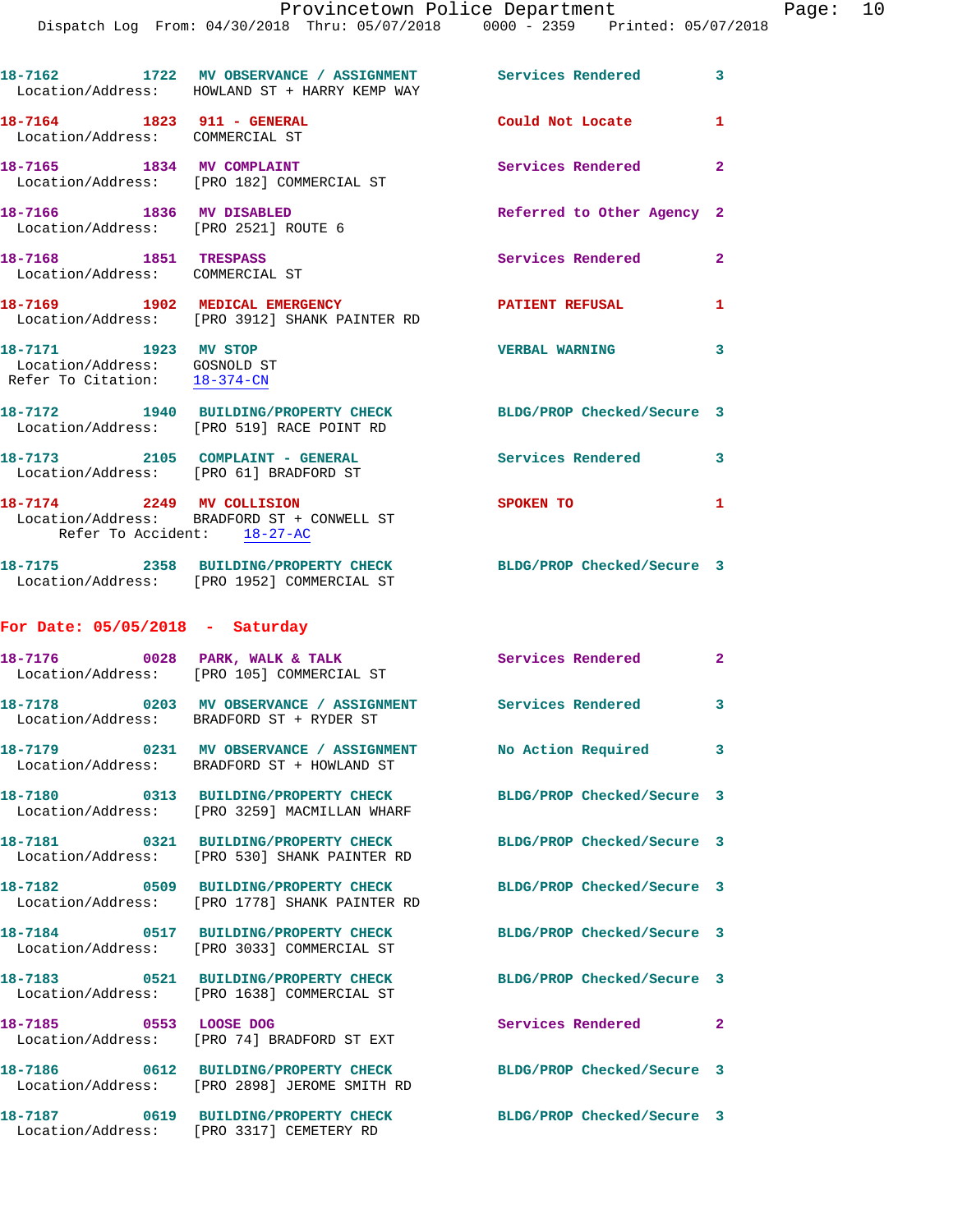Dispatch Log From: 04/30/2018 Thru: 05/07/2018 0000 - 2359 Printed: 05/07/2018

|                                                                                              | 18-7189 0814 ANIMAL CALL<br>Location/Address: [PRO 547] COMMERCIAL ST                 | <b>VERBAL WARNING</b>      | $\overline{a}$ |
|----------------------------------------------------------------------------------------------|---------------------------------------------------------------------------------------|----------------------------|----------------|
| 18-7190 0839 ANIMAL CALL                                                                     | Location/Address: [PRO 1192] COMMERCIAL ST                                            | Could Not Locate           | $\overline{a}$ |
|                                                                                              | 18-7192 0919 MEDICAL EMERGENCY<br>Location/Address: [PRO 1363] CONANT ST              | Transported to Hospital    | 1              |
|                                                                                              | 18-7191 0924 BUILDING/PROPERTY CHECK<br>Location/Address: [PRO 2977] COMMERCIAL ST    | Services Rendered          | 3              |
|                                                                                              | 18-7193 0938 MEDICAL EMERGENCY<br>Location/Address: [PRO 440] HARRY KEMP WAY          | Transported to Hospital    | 1              |
|                                                                                              | 18-7194 1008 FIREARMS / WEAPONS<br>Location/Address: [PRO 542] SHANK PAINTER RD       | Services Rendered          | 2              |
|                                                                                              | 18-7197 1015 PARK, WALK & TALK<br>Location/Address: [PRO 2500] COMMERCIAL ST          | Services Rendered          | 2              |
|                                                                                              | 18-7195 1022 PARK, WALK & TALK<br>Location/Address: [PRO 3004] BRADFORD ST            | Services Rendered          | $\overline{a}$ |
|                                                                                              | 18-7199 1219 LIVERY INSPECTION<br>Location/Address: [PRO 542] SHANK PAINTER RD        | Services Rendered          | $\overline{a}$ |
| 18-7200 1254 MEDICAL EMERGENCY<br>Location/Address: [PRO 3222] ALDEN ST                      |                                                                                       | Transported to Hospital    | 1              |
|                                                                                              | 18-7201 1300 NOISE COMPLAINT<br>Location/Address: [PRO 1569] CUDWORTH ST              | <b>Services Rendered</b>   | 3              |
|                                                                                              | 18-7202 1315 PARK, WALK & TALK<br>Location: [PRO 3431] LOPES SQUARE                   | Services Rendered          | 2              |
|                                                                                              | 18-7204 1406 MEDICAL EMERGENCY<br>Location/Address: [PRO 2558] BRADFORD ST            | Transported to Hospital    | 1              |
|                                                                                              | 18-7206 1508 PARK, WALK & TALK<br>Location/Address: COMMERCIAL ST + RYDER ST          | Services Rendered          | 2              |
| 18-7207 1521 NOISE COMPLAINT                                                                 | Location/Address: [PRO 208] COMMERCIAL ST                                             | No Action Required         | 3              |
|                                                                                              | 18-7208 1550 MV OBSERVANCE / ASSIGNMENT<br>Location/Address: [PRO 3440] ROUTE 6       | Services Rendered          | 3              |
|                                                                                              | 18-7209 1553 SUSPICIOUS ACTIVITY<br>Location/Address: [PRO 1651] DAGGETT LN           | SPOKEN TO                  | 2              |
| 18-7210 1603 MV STOP<br>Location/Address: [PRO 2513] ROUTE 6<br>Refer To Citation: 18-375-CN |                                                                                       | <b>VERBAL WARNING</b>      | 3              |
|                                                                                              | 18-7211 1631 PARK, WALK & TALK<br>Location/Address: [PRO 444] HIGH POLE HILL          | Services Rendered          | 2              |
|                                                                                              | 18-7212 1732 MV OBSERVANCE / ASSIGNMENT<br>Location/Address: [PRO 3430] COMMERCIAL ST | Services Rendered          | 3              |
| 18-7213 1734 MV STOP<br>Location/Address: [PRO 2521] ROUTE 6<br>Refer To Citation: R8381499  |                                                                                       | Citation / Warning Issue 3 |                |
| 18-7214 1751 MV STOP<br>Location/Address: [PRO 2521] ROUTE 6<br>Refer To Citation: 18-376-CN |                                                                                       | <b>VERBAL WARNING</b>      | 3              |

Refer To Citation: 18-377-CN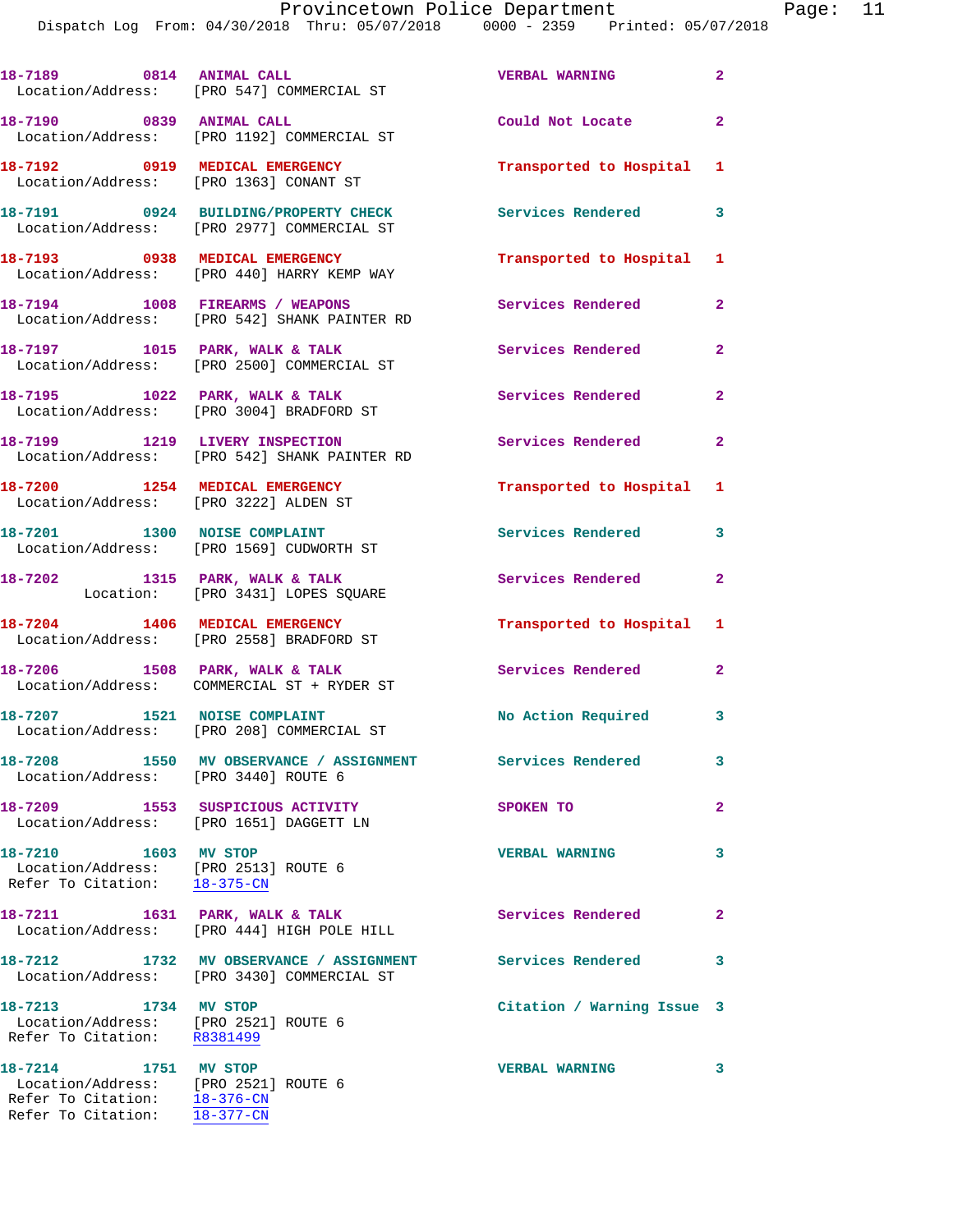**18-7218 2013 BUILDING/PROPERTY CHECK BLDG/PROP Checked/Secure 3**  Location/Address: [PRO 182] COMMERCIAL ST **18-7221 2306 MV COMPLAINT Could Not Locate 2**  Location/Address: [PRO 521] ROUTE 6 **18-7223 2325 BUILDING/PROPERTY CHECK BLDG/PROP Checked/Secure 3**  Location/Address: [PRO 3259] MACMILLAN WHARF **18-7224 2337 BUILDING/PROPERTY CHECK BLDG/PROP Checked/Secure 3**  Location/Address: [PRO 2483] COMMERCIAL ST **18-7225 2344 BAR CHECK Services Rendered 2**  Location/Address: [PRO 3236] COMMERCIAL ST

**18-7226** 2352 BAR CHECK 2 2 2 Services Rendered 2 Location/Address: [PRO 3443] COMMERCIAL ST **18-7227 2357 BAR CHECK BLDG/PROP Checked/Secure 2**  Location/Address: [PRO 399] COMMERCIAL ST

**For Date: 05/06/2018 - Sunday**

| Location/Address: [PRO 569] WINSLOW ST | 18-7228 0010 BUILDING/PROPERTY CHECK                                                                        | BLDG/PROP Checked/Secure 3 |              |
|----------------------------------------|-------------------------------------------------------------------------------------------------------------|----------------------------|--------------|
| Location/Address: [PRO 94] BRADFORD ST | 18-7229 0015 BUILDING/PROPERTY CHECK                                                                        | <b>Services Rendered</b>   | 3            |
|                                        | $18-7230$ 0022 PARK, WALK & TALK<br>Location/Address: [PRO 105] COMMERCIAL ST                               | <b>Services Rendered</b>   | $\mathbf{2}$ |
| 18-7231 0038 911 - GENERAL             | Location/Address: [PRO 63] BRADFORD ST EXT                                                                  | Services Rendered          | $\mathbf{1}$ |
|                                        | 18-7233 0056 MEDICAL EMERGENCY<br>Location/Address: [PRO 3443] COMMERCIAL ST                                | <b>PATIENT REFUSAL</b>     | $\mathbf{1}$ |
|                                        | 18-7235 0118 SERVICE CALL - POLICE<br>Location/Address: [PRO 3236] COMMERCIAL ST                            | <b>Services Rendered</b>   | 3            |
| 18-7236 0130 LOST PROPERTY             | Location/Address: [PRO 542] SHANK PAINTER RD                                                                | Services Rendered 3        |              |
|                                        | 18-7237 0204 MEDICAL EMERGENCY<br>Location/Address: [PRO 542] SHANK PAINTER RD<br>Refer To $P/C$ : 18-29-AR | Transported to Hospital 1  |              |
|                                        | 18-7238 0830 BUILDING/PROPERTY CHECK<br>Location/Address: [PRO 2977] COMMERCIAL ST                          | Services Rendered          | 3            |
|                                        | 18-7239 0840 MV OBSERVANCE / ASSIGNMENT Services Rendered<br>Location/Address: COMMERCIAL ST + SNAIL RD     |                            | 3            |
|                                        | 18-7240 0841 BUILDING/PROPERTY CHECK<br>Location/Address: [PRO 3259] MACMILLAN WHARF                        | <b>Services Rendered</b>   | 3            |
|                                        | 18-7241 0844 BUILDING/PROPERTY CHECK<br>Location/Address: [PRO 526] RYDER ST EXT                            | <b>Services Rendered</b>   | 3            |
|                                        | 18-7242 0914 BUILDING/PROPERTY CHECK<br>Location/Address: [PRO 2483] COMMERCIAL ST                          | <b>Services Rendered</b>   | 3            |
|                                        | 18-7243 0927 BUILDING/PROPERTY CHECK<br>Location/Address: [PRO 526] RYDER ST EXT                            | <b>Services Rendered</b>   | 3            |
|                                        | 18-7244 0927 MV OBSERVANCE / ASSIGNMENT Services Rendered                                                   |                            | 3            |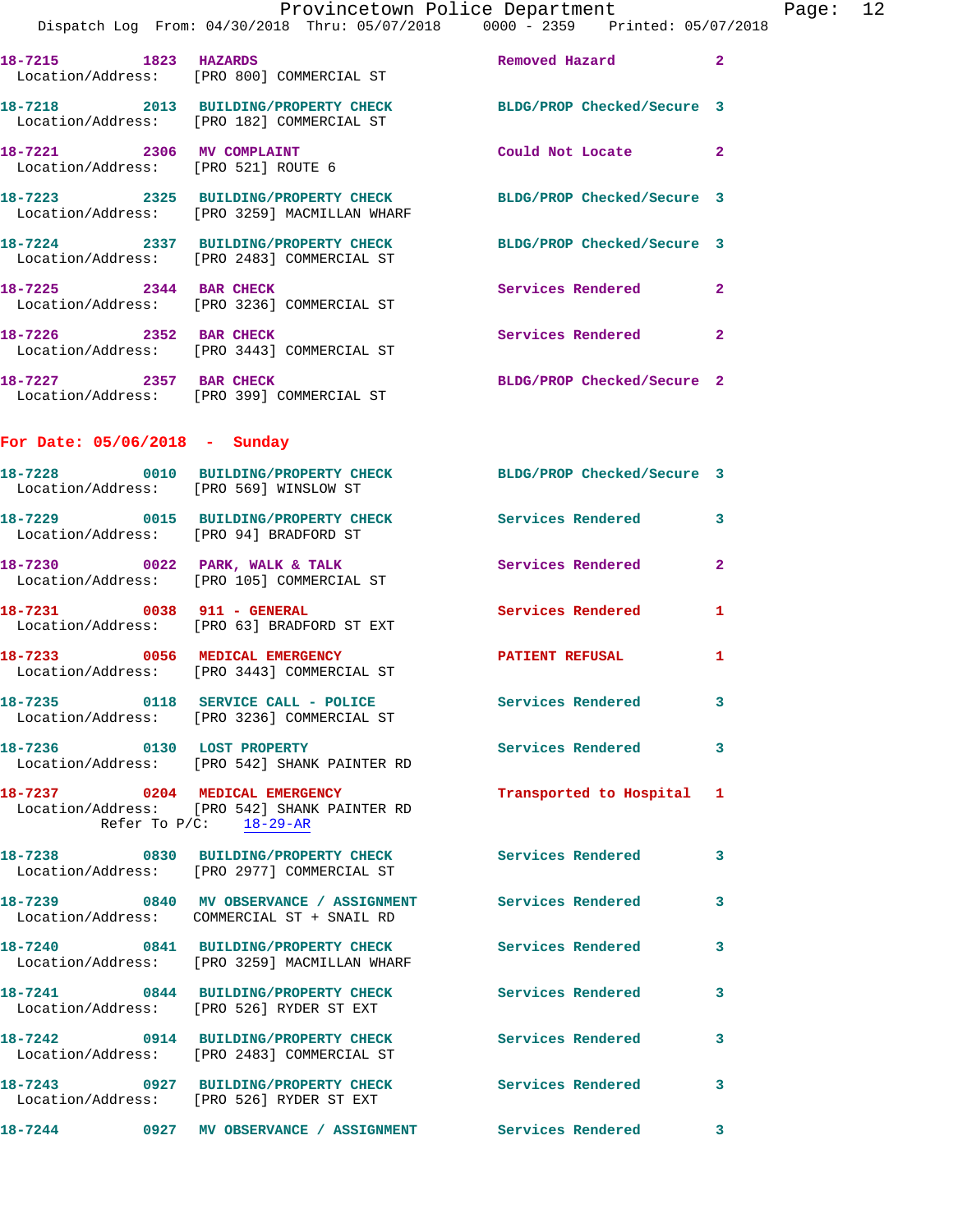|                                                                     | Provincetown Police Department                                                                             |                            |              |
|---------------------------------------------------------------------|------------------------------------------------------------------------------------------------------------|----------------------------|--------------|
|                                                                     | Dispatch Log From: 04/30/2018 Thru: 05/07/2018 0000 - 2359 Printed: 05/07/2018                             |                            |              |
| Location/Address: [PRO 3440] ROUTE 6                                |                                                                                                            |                            |              |
|                                                                     | 18-7245 1000 SERVICE CALL - POLICE Transferred Custody<br>Location/Address: [PRO 542] SHANK PAINTER RD     |                            | 3            |
| 18-7246 1017 LOST WALLET                                            | Location/Address: [PRO 542] SHANK PAINTER RD                                                               | <b>Services Rendered</b>   | 3            |
| 18-7248 1030 TRAFFIC CONTROL                                        | Location/Address: [PRO 106] COMMERCIAL ST                                                                  | <b>Services Rendered</b>   | 3            |
|                                                                     | $18-7249$ 1048 PARK, WALK & TALK<br>Location/Address: [PRO 2500] COMMERCIAL ST                             | Services Rendered          | $\mathbf{2}$ |
|                                                                     | 18-7251 1128 MV OBSERVANCE / ASSIGNMENT Services Rendered<br>Location/Address: [PRO 1784] SHANK PAINTER RD |                            | 3            |
| 18-7252 1136 MV STOP<br>Refer To Citation: 18-378-CN                | Location/Address: [PRO 2489] BRADFORD ST                                                                   | <b>VERBAL WARNING</b>      | 3            |
|                                                                     | $18-7253$ 1143 PARK, WALK & TALK<br>Location/Address: [PRO 3314] COMMERCIAL ST                             | <b>Services Rendered</b>   | $\mathbf{2}$ |
|                                                                     | 18-7254 1159 COMPLAINT - GENERAL<br>Location/Address: COMMERCIAL ST + STANDISH ST                          | <b>Services Rendered</b>   | 3            |
|                                                                     | 18-7257 1237 LARCENY / FORGERY / FRAUD Services Rendered<br>Location/Address: [PRO 1650] BRADFORD ST EXT   |                            | $\mathbf{2}$ |
| 18-7256 1239 MV STOP                                                | Location/Address: [PRO 2540] RACE POINT RD<br>Refer To Citation: R7274188                                  | Citation / Warning Issue 3 |              |
|                                                                     | 18-7259 1317 ALARM - GENERAL<br>Location/Address: [PRO 1645] HARRY KEMP WAY                                | Services Rendered          | 1            |
|                                                                     | 18-7258 1321 BUILDING/PROPERTY CHECK<br>Location/Address: [PRO 63] BRADFORD ST EXT                         | <b>Services Rendered</b>   | 3            |
|                                                                     | 18-7260 1350 BUILDING/PROPERTY CHECK<br>Location/Address: [PRO 2494] BRADFORD ST                           | Services Rendered          | 3            |
| 18-7262 1615 GENERAL INFO<br>Location/Address: [PRO 606] CONWELL ST |                                                                                                            | Services Rendered          | 3            |
| 18-7263 1630 FOLLOW UP                                              | Location/Address: [PRO 3296] SHANK PAINTER RD                                                              | Services Rendered          | $\mathbf{2}$ |
|                                                                     | 18-7265 1640 PARK, WALK & TALK<br>Location/Address: [PRO 204] COMMERCIAL ST                                | <b>Services Rendered</b>   | $\mathbf{2}$ |
|                                                                     | 18-7266 1645 MEDICAL EMERGENCY<br>Location/Address: [PRO 1892] SHANK PAINTER RD                            | <b>PATIENT REFUSAL</b>     | 1            |
|                                                                     | 18-7267 1759 MV OBSERVANCE / ASSIGNMENT Services Rendered<br>Location/Address: [PRO 537] SHANK PAINTER RD  |                            | 3            |
|                                                                     | 18-7268 1858 BUILDING/PROPERTY CHECK<br>Location/Address: [PRO 539] SHANK PAINTER RD                       | <b>Services Rendered</b>   | 3            |
| 18-7270 1933 BAR CHECK                                              | Location/Address: [PRO 2737] COMMERCIAL ST                                                                 | Services Rendered          | $\mathbf{2}$ |
| 18-7271 1936 BAR CHECK                                              | Location/Address: [PRO 2266] COMMERCIAL ST                                                                 | Services Rendered          | 2            |
| 18-7272 1948 MV STOP<br>Location/Address: [PRO 2479] ROUTE 6        |                                                                                                            | <b>VERBAL WARNING</b>      | 3            |

Refer To Citation: 18-379-CN

Page: 13